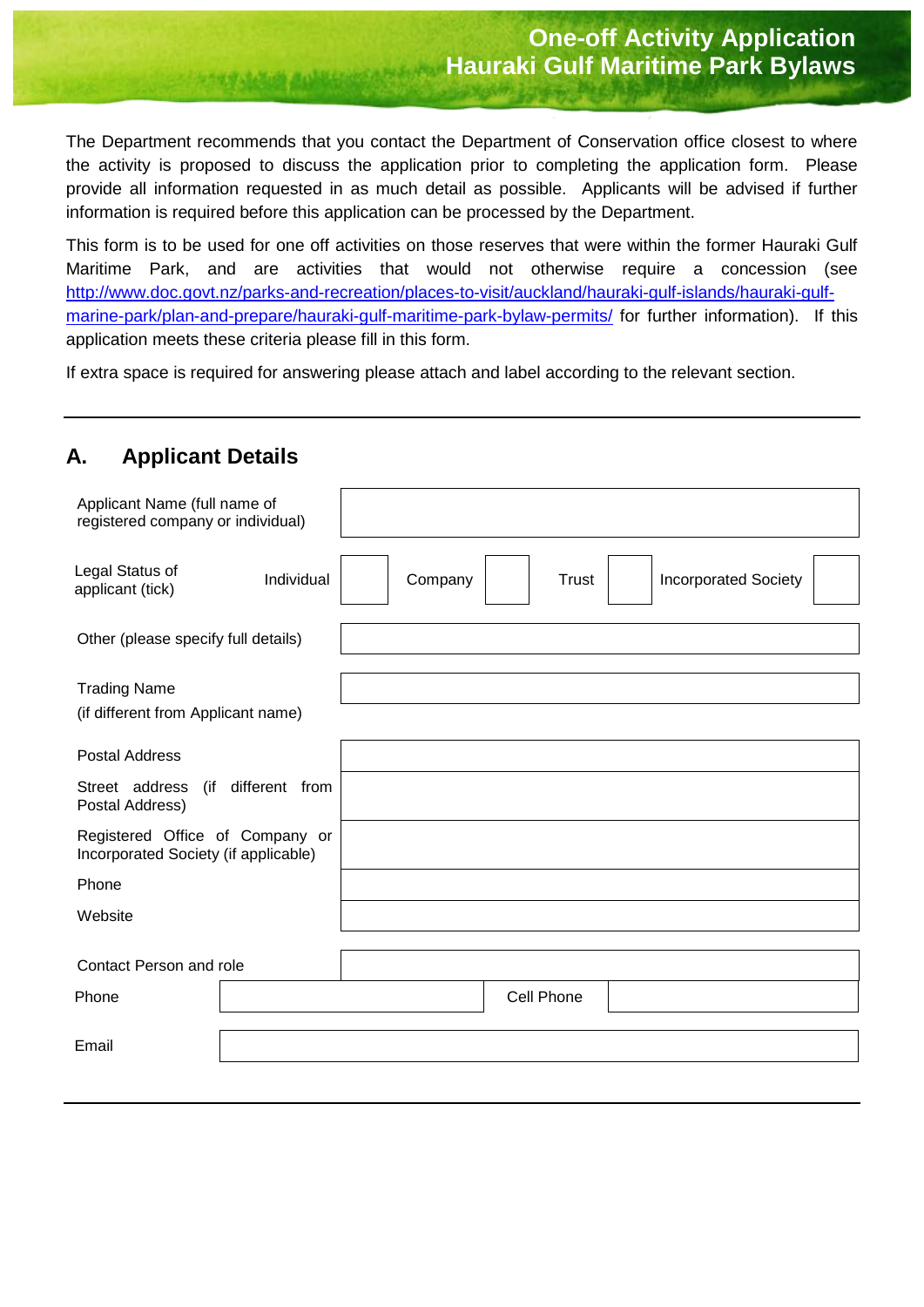# **B. Criteria**

This form can only be used for activities that meet certain criteria – please tick the following criteria that the application meets:

| Criteria:                                                                                                                   |  |
|-----------------------------------------------------------------------------------------------------------------------------|--|
| The activity involves no personal gain or reward for the Applicant e.g. financial profit,<br>receipt of goods               |  |
| The activity has minor effects that can be easily managed                                                                   |  |
| The activity complies with the relevant legislation, conservation management strategy, and<br>conservation management plans |  |
| The activity has clearly defined limits (e.g. number of people involved)                                                    |  |
| The activity does not involve erection of permanent structures                                                              |  |
| The activity does not have a duration of more than 3 days (plus set up & tidy up days)                                      |  |

**Please note – if all these criteria are not met then you are not eligible for a Hauraki Gulf Maritime Park bylaws permit. You will be able to apply for a concession – please see http://www.doc.govt.nz/about-doc/concessions-and-permits/concessions.**

## **C. Description of Location & Activity**

Please identify the name and status of the reserve(s) (i.e. status can be scenic reserve, historic reserve, recreation reserve etc). Describe the location(s) of your activity in detail (e.g. track or site names) and attach a map. If you are unable to identify the areas, seek the assistance of departmental staff.

| Name and status of reserve | Location within reserve |  |  |
|----------------------------|-------------------------|--|--|
|                            |                         |  |  |
|                            |                         |  |  |
|                            |                         |  |  |
|                            |                         |  |  |
|                            |                         |  |  |

Please describe the proposed activity(ies) in detail.

How many people are involved?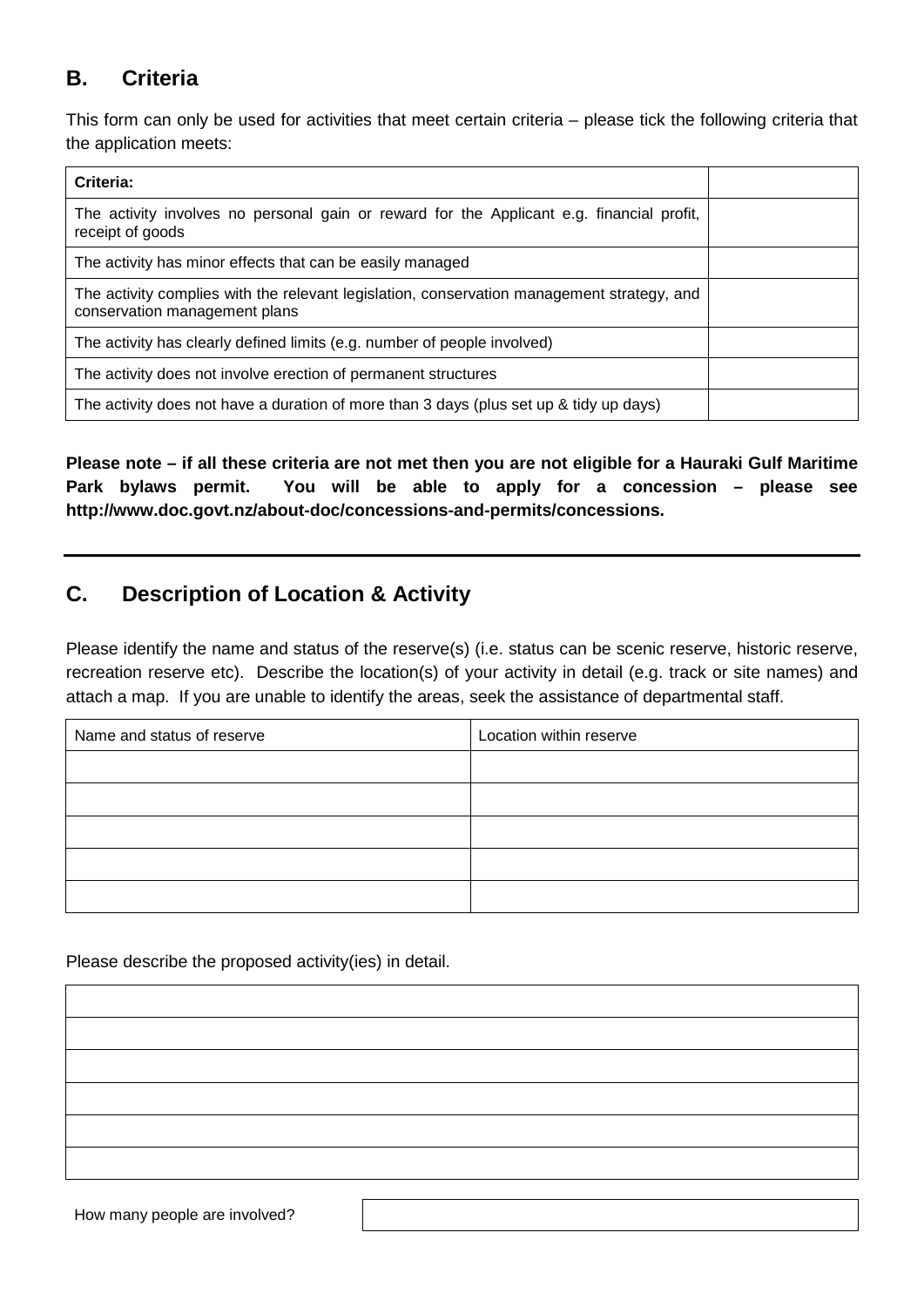| Proposed dates                  | to |
|---------------------------------|----|
| Alternative dates (if any)      |    |
| Proposed start & finish time(s) |    |
| Length of time on land          |    |

Describe any temporary structures you wish to erect on DOC land (eg marquees, toilets). Attach a site plan showing locations of any proposed structures.

DOC facilities to be used (tracks, buildings etc)

Proposed means of transport to and from site(s). Include company name if commercial transport is to be used.

# **D. Description of Actual and Potential Effects of Proposal**

Please describe the actual and potential effects of your activity eg noise pollution. Use the questions below as a starting point for your description. Additional information may be needed and should be attached to your application so that it can aid decision making. The Department will be able to provide you with some assistance, however if considerable assistance is sought in preparing these sections of the application, you may be charged for the time spent by Departmental staff. (*Please attach additional information if required.)*

Will natural waterways or bodies of water be affected by or used by your activity?

Will your activity result in any disturbance of native vegetation?

Will your activity result in any disturbance to soils, wetlands or any other natural feature during the initial start-up phase or on an ongoing basis?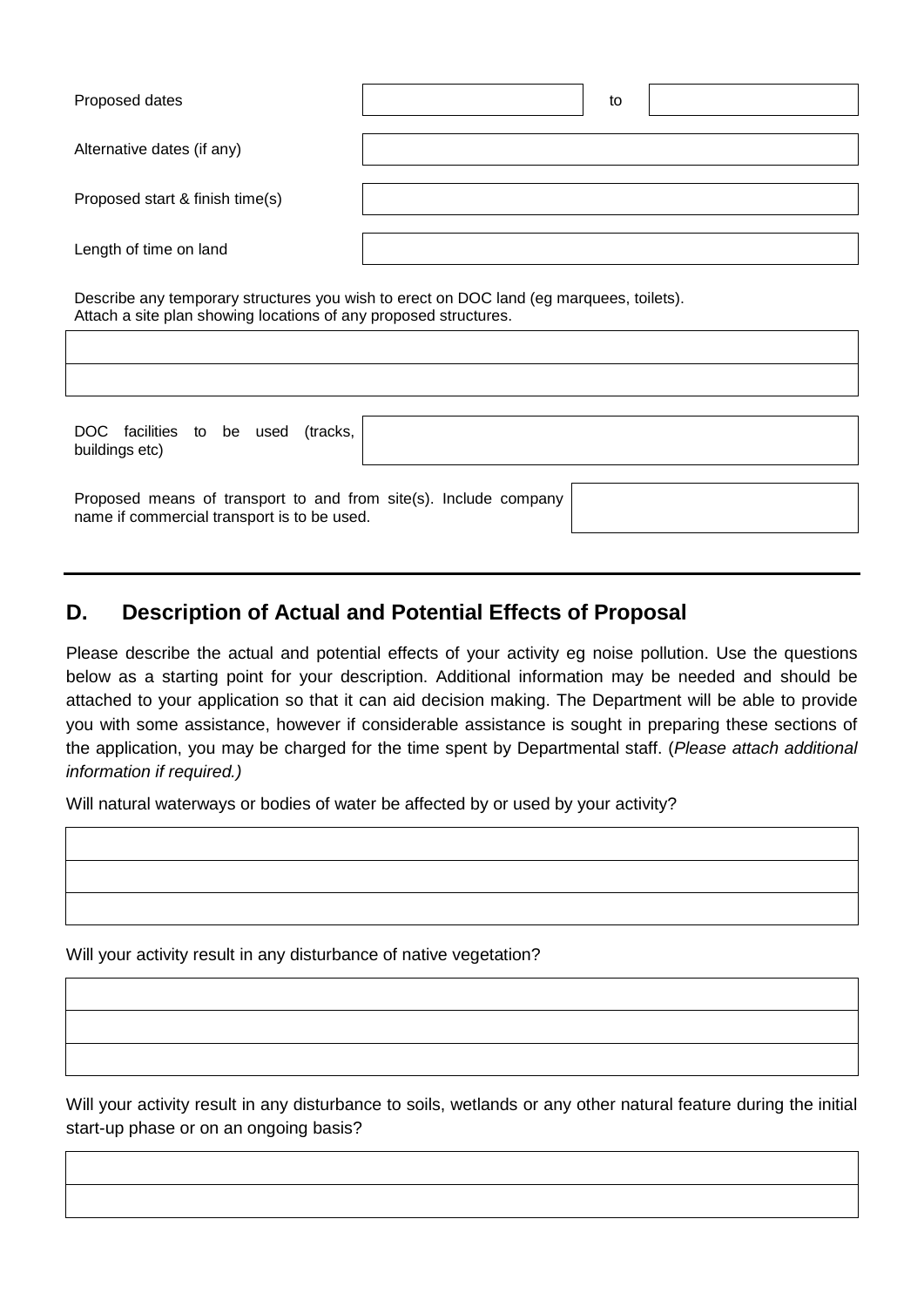Will any aspects of your activity be visible from or within or adjoining the areas where you want to conduct your activity?

Will your activity have any effect on, or be affected by, any wildlife species within or near any area where you want to operate?

Is it possible that your activity will introduce any plant material, weeds, including lake weeks or seeds of plants into the area?

Is there any risk of fire associated with your activity?

Will your activity cause any noise during either the initial start-up phase or on a periodic or ongoing basis?

Will any other visitors, commercial or private, be present in or near the areas you wish to use?

Will any aspect of your activity affect current or future public access to or use of either the nominated or adjoining conservation land(s)?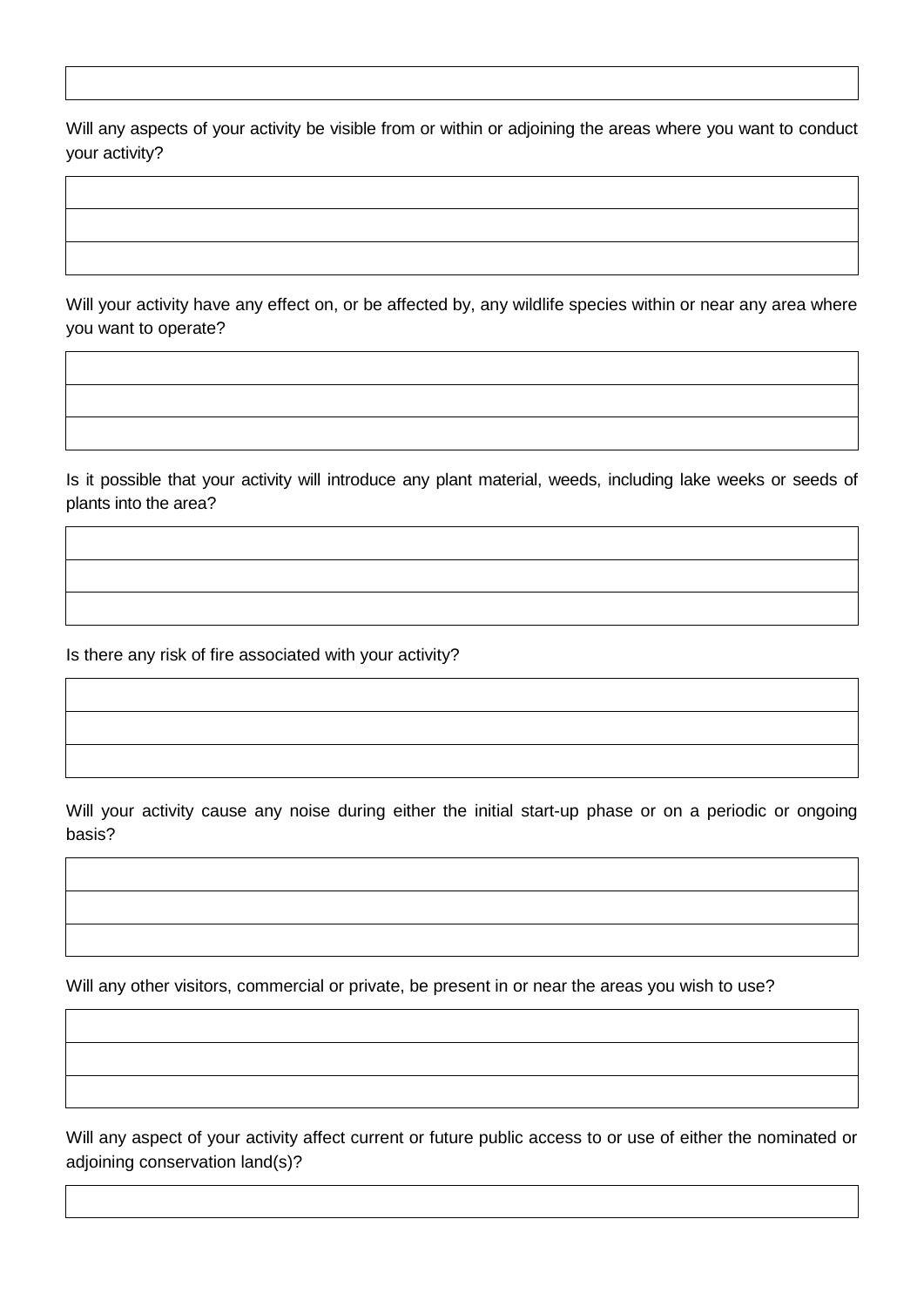Will your activity have any effects on plants, animals or sites of traditional importance to Maori?

Will your activity have any effect on historic or archaeological sites?

Will your activity have any positive effects on natural or historic values?

Will your activity promote understanding of conservation?

# **E. Measures to Avoid, Remedy or Mitigate**

Where you have identified actual or possible adverse effects in the previous section, please provide a brief description of action(s) you propose to take to avoid, remedy or mitigate those effects. Example: Possible effects on public access by having a marquee erected for the event. Proposed action to avoid this: ensure that marquee is erected as close to the time of the event as logistically possible.

### **F. Fees**

**Processing Fees:**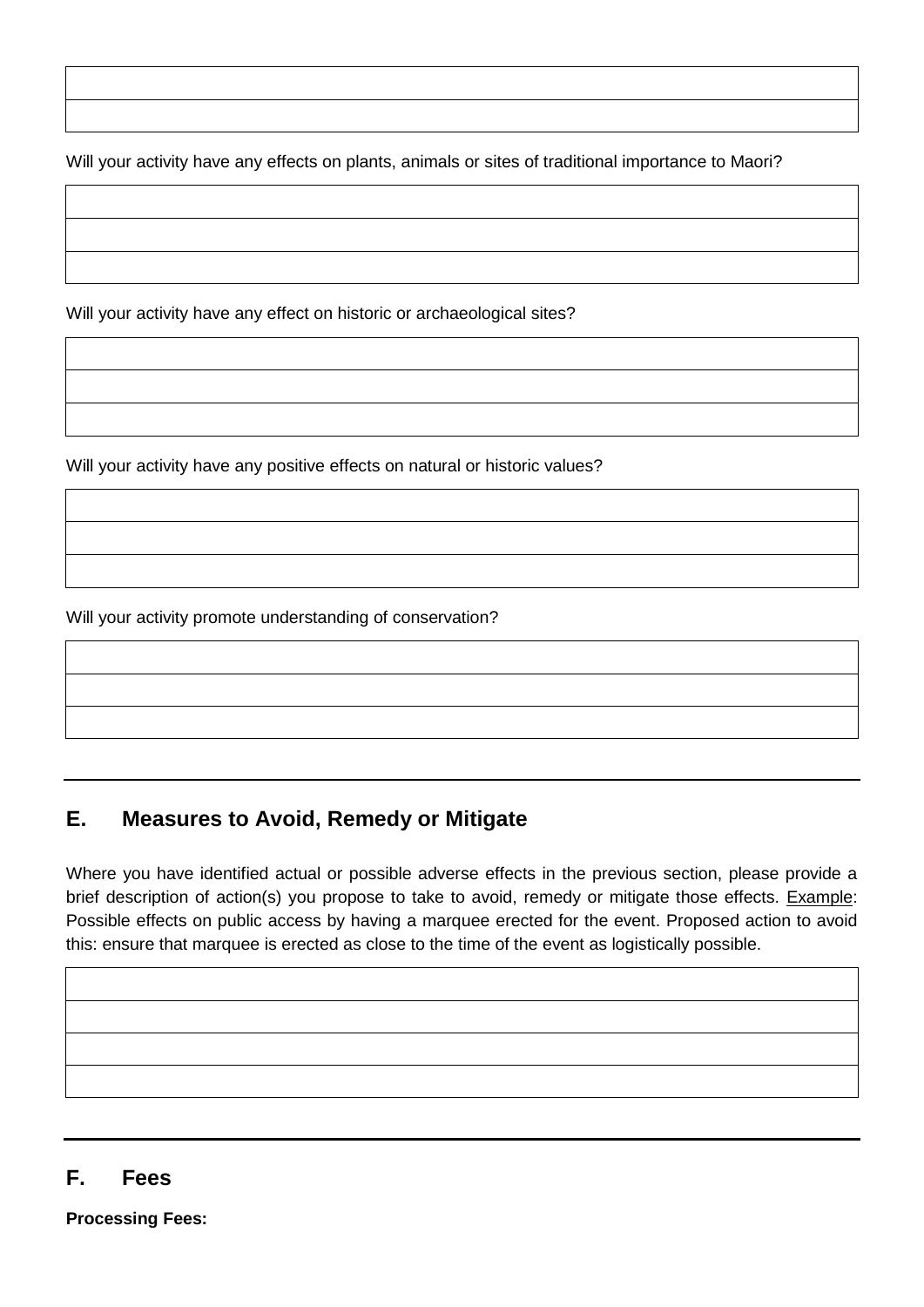The Department recovers all costs incurred to process a permit application from Applicants regardless of whether the application is approved or declined. The cost of applying for a permit is \$100 + GST (\$115 GST included).

If at any stage the application is withdrawn the Department shall invoice the Applicant for the costs incurred by the Department up to that point.

By signing the Declaration on this form the Applicant is agreeing to pay all costs associated with the processing of this application.

#### **Activity Fees:**

The Applicant is also required to pay activity fees for the permit activity. These are:

- o Site fee \$150 + GST (\$172.50 GST included); and/or
- $\circ$  Site fee if you intend to set up a marquee \$300 + GST (\$345 GST included).

#### **Additional Fees:**

Additional fees may apply for weddings and events at Mansion House, Kawau Island, if extra services are required. Please contact the Warkworth Great Barrier Area Office to discuss your needs before completing this application.

### **G. Insurance**

Permit holders are required to indemnify the Minister of Conservation against any claims or liabilities arising from their actions. If this application is approved, the applicant will be required to hold appropriate insurance (this may include Public Liability, Forest & Rural Fire Act Extension, Statutory Liability and/or vehicle insurance). The type of insurance and the level of cover will depend on the nature of the activity. Please contact the nearest Department of Conservation office to discuss what is required.

### **H. Declaration**

I certify that the information provided on this application form and all attached additional information is to the best of my knowledge true and correct.

### **Note: The Minister can vary any permit granted if the information given in this application contains inaccuracies.**

| Signature (Applicant) | Date |  |
|-----------------------|------|--|
| Signature (Witness)   | Date |  |
| <b>Witness Name</b>   |      |  |
| Witness Address       |      |  |

This application is made pursuant to Clause 18 of the Hauraki Gulf Maritime Park Bylaws 1984.